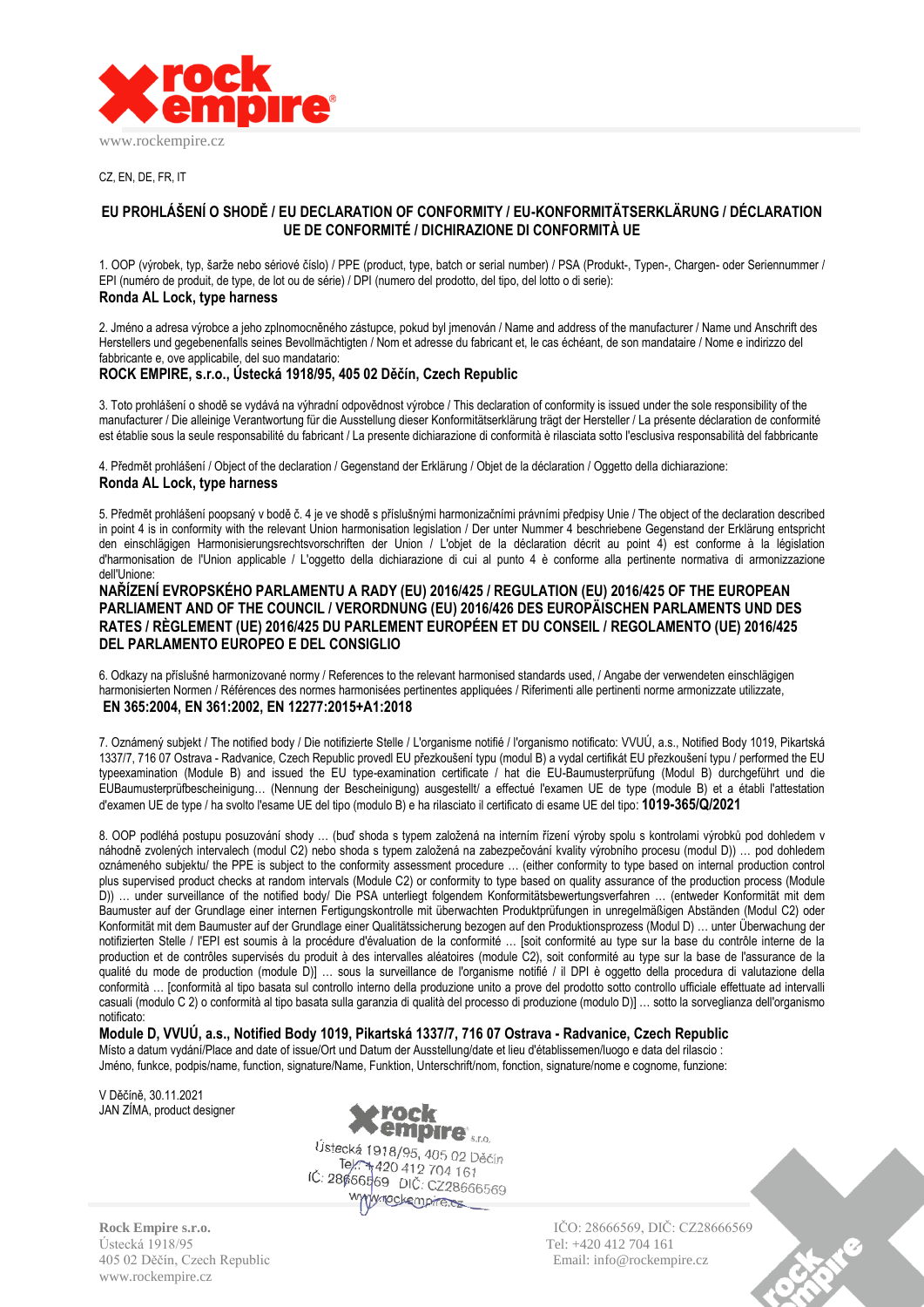

ES / PT / NL / SV

## **DECLARACIÓN UE DE CONFORMIDAD / DECLARAÇÃO DE CONFORMIDADE UE / EU-CONFORMITEITSVERKLARING / EUFÖRSÄKRAN OM ÖVERENSSTÄMMELSE**

1. EPI (número de producto, tipo, lote o serie) / EPI (Número do produto, do tipo, do lote ou da série) / PBM (product-, type-, partij- of serienummer) / Personlig skyddsutrustning:

### **Ronda AL Lock, type harness**

2. Nombre y dirección del fabricante y / Nome e endereço do fabricante e / Naam en adres van de fabrikant en / Tillverkarens namn och adress och: **ROCK EMPIRE, s.r.o., Ústecká 1918/95, 405 02 Děčín, Czech Republic**

3. La presente declaración de conformidad se expide bajo la exclusiva responsabilidad del fabricante / A presente declaração de conformidade é emitida sob a exclusiva responsabilidade do fabricante / Deze conformiteitsverklaring wordt op eigen verantwoording van de fabrikant verstrekt / Att försäkran om överensstämmelse utfärdats på tillverkarens eget ansvar:

4. Objeto de la declaración / Objeto da declaração / Voorwerp van de verklaring / Föremålet för försäkran:

### **Ronda AL Lock, type harness**

5. El objeto de la declaración descrito en el punto 4 anterior es conforme con la legislación de armonización de la Unión aplicable / O objeto da declaração mencionado no ponto 4 está em conformidade com a legislação da União de harmonização aplicável / Het in punt 4 beschreven voorwerp is conform met de desbetreffende harmonisatiewetgeving van de Unie / Att föremålet för den försäkran som beskrivs i punkt 4 överensstämmer med den relevanta harmoniserade unionslagstiftningen:

## **REGLAMENTO (UE) 2016/425 DEL PARLAMENTO EUROPEO Y DEL CONSEJO / REGULAMENTO (UE) 2016/425 DO PARLAMENTO EUROPEU E DO CONSELHO / VERORDENING (EU) 2016/425 VAN HET EUROPEES PARLEMENT EN DE RAAD / EUROPAPARLAMENTETS OCH RÅDETS FÖRORDNING (EU) 2016/425**

6. Referencias a las normas armonizadas aplicables utilizadas, incluidas sus fechas, o referencias a las otras especificaciones técnicas, incluidas sus fechas, respecto a las cuales se declara la conformidad / Referências às normas harmonizadas aplicáveis utilizadas, incluindo a data de cada uma delas, ou a outras especificações técnicas, incluindo a data da especificação, em relação às quais a conformidade é declarada / Vermelding van de relevante toegepaste geharmoniseerde normen, met inbegrip van de datum van de norm, of van de andere technische specificaties, met inbegrip van de datum van de specificatie, waarop de conformiteitsverklaring betrekking heeft / Hänvisningar till de relevanta harmoniserade standarder som tillämpats, inklusive datum för standarden, eller hänvisningar till de andra tekniska specifikationer, inklusive datum för specifikationen, enligt vilka överensstämmelsen försäkras:

### **EN 365:2004, EN 361:2002, EN 12277:2015+A1:2018**

7. En su caso, el organismo notificado / Se aplicável, o organismo notificado / De aangemelde instantie / Det anmälda organet: VVUÚ, a.s., Notified Body 1019, Pikartská 1337/7, 716 07 Ostrava - Radvanice, Czech Republic ha efectuado el examen UE de tipo (módulo B) y ha expedido el certificado de examen UE de tipo / efetuou o exame UE de tipo (Módulo B) e emitiu o certificado de exame UE de tipo / heeft het EU-typeonderzoek (module B) verricht en het certificaat van EU-typeonderzoek … afgegeven / har utfört EU-typkontrollen (modul B) och utfärdat EU-typintyget: **1019-365/Q/2021**

8. En su caso, el EPI está sujeto al procedimiento de evaluación de la conformidad … [bien conformidad con el tipo basada en el control interno de la producción más control supervisado de los productos a intervalos aleatorios (módulo C2) o conformidad con el tipo basada en el aseguramiento de la calidad del proceso de producción (módulo D)] … bajo la supervisión del organismo notificado / Se aplicável, os EPI são sujeitos ao procedimento de avaliação de conformidade …[conformidade com o tipo baseada no controlo interno da produção e em controlos supervisionados do produto a intervalos aleatórios (módulo C 2) ou conformidade com o tipo baseada na garantia da qualidade do processo de produção (módulo D)] … sob vigilância do organismo notificado / Het persoonlijk beschermingsmiddel is onderworpen aan de conformiteitsbeoordelingsprocedure … (Conformiteit met het type op basis van interne productcontrole plus productcontroles onder toezicht met willekeurige tussenpozen (module C2) of Conformiteit met het type op basis van kwaliteitsborging van het productieproces (module D)) … onder toezicht van de aangemelde instantie / Den personliga skyddsutrustningen omfattas av förfarandet för bedömning av överensstämmelse (antingen överensstämmelse med typ baserad på intern tillverkningskontroll och övervakade produktkontroller med slumpvisa intervall (modul C2) eller överensstämmelse med typ som grundar sig på kvalitetssäkring av produktionen (modul D)) … under övervakning av det anmälda organet:

# **Module D, VVUÚ, a.s., Notified Body 1019, Pikartská 1337/7, 716 07 Ostrava - Radvanice, Czech Republic**

lugar y fecha de expedición / local e data de emissão / plaats en datum van afgifte / ort och datum för utfärdande: nombre, cargo, firma / nome, cargo, assinatura / naam, functie, handtekening / namn, befattning, namnteckning:

V Děčíně, 30.11.2021 JAN ZÍMA, product designer

rock⊾ **Fempire** s.r.o.

Ústecká 1918/95, 405 02 Děčín Tel: 1919/09, 2004 161 IČ: 28666569 DIČ: CZ28666569 www.rockempire.ex

Ústecká 1918/95 Tel: +420 412 704 161 405 02 Děčín, Czech Republic Email: info@rockempire.cz www.rockempire.cz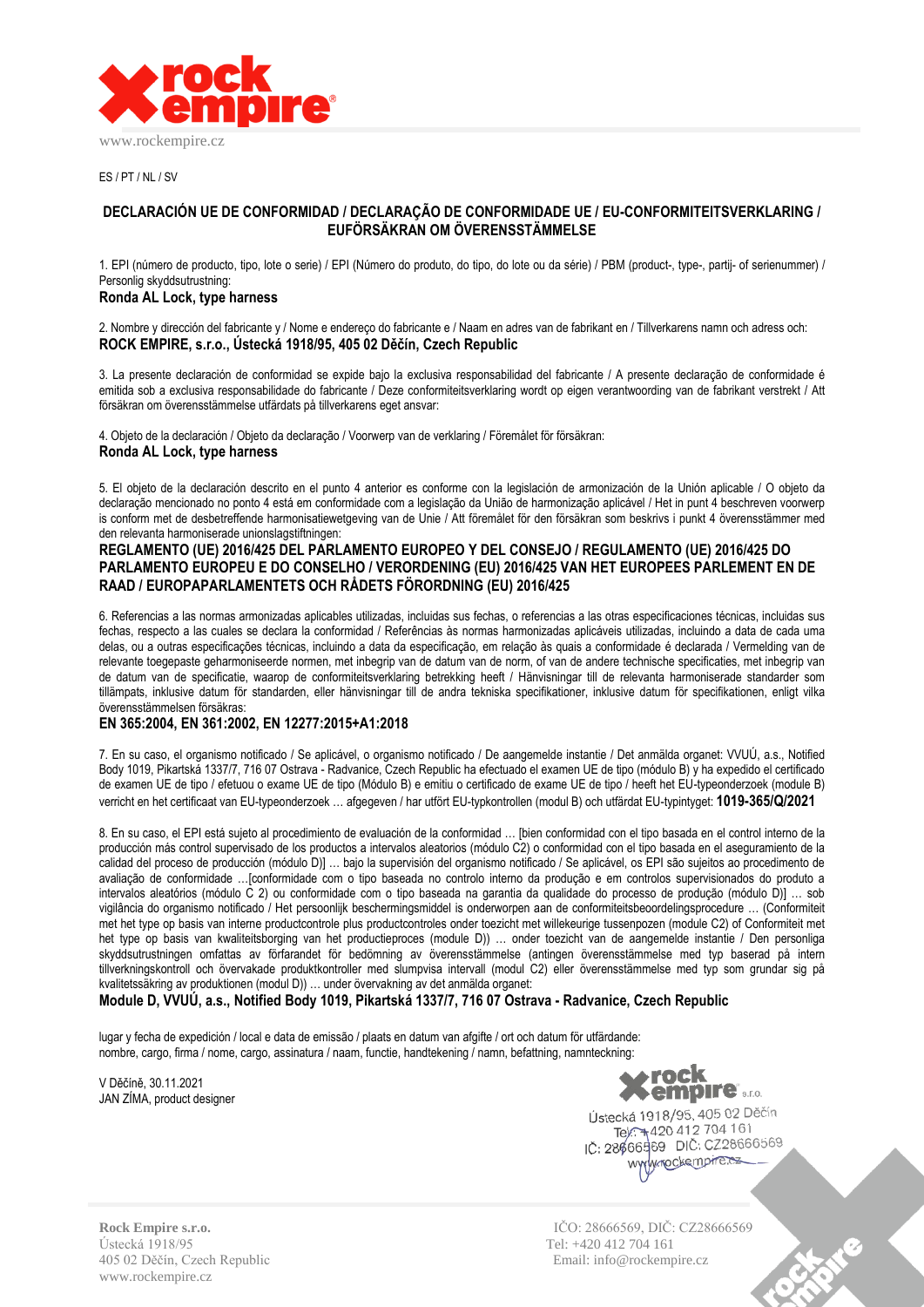

FI / DK / MT/ EL

# **EU-VAATIMUSTENMUKAISUUSVAKUUTUS / EU-OVERENSSTEMMELSESERKLÆRING / DIKJARAZZJONI TAL-KONFORMITÀ TAL-UE / ΔΗΛΩΣΗ ΣΥΜΜΟΡΦΩΣΗΣ ΕΕ**

### 1. Henkilönsuojain / PV / PPE / ΜΑΠ: **Ronda AL Lock, type harness**

2. Valmistajan ja tarvittaessa valmistajan valtuutetun edustajan nimi ja osoite / Navn og adresse på fabrikanten og / Isem u indirizz talmanifattur u / Όνομα και διεύθυνση του κατασκευαστή και, κατά περίπτωση, του εξουσιοδοτημένου αντιπροσώπου του: **ROCK EMPIRE, s.r.o., Ústecká 1918/95, 405 02 Děčín, Czech Republic**

3. Tämä vaatimustenmukaisuusvakuutus on annettu valmistajan yksinomaisella vastuulla / Denne overensstemmelseserklæring udstedes alene på fabrikantens ansvar / Din id-dikjarazzjoni ta' konformità tinħareġ taħt ir-responsabbiltà unika tal-manifattur / Η παρούσα δήλωση συμμόρφωσης εκδίδεται με αποκλειστική ευθύνη του κατασκευαστή:

4. Vakuutuksen kohde / Erklæringens genstand / Is-suġġett tad-dikjarazzjoni / Αντικείμενο της δήλωσης:

# **Ronda AL Lock, type harness**

5. Edellä 4 kohdassa kuvattu vakuutuksen kohde on asiaa koskevan unionin yhdenmukaistamislainsäädännön mukainen / Genstanden for erklæringen, der er beskrevet i punkt 4, er i overensstemmelse med den relevante EU-harmoniseringslovgivning / L-għan taddikjarazzjoni deskritt filpunt 4 huwa f'konformità mal-leġiżlazzjoni ta' armonizzazzjoni rilevanti tal-Unjoni / Το αντικείμενο της δήλωσης που περιγράφεται στο σημείο 4 είναι σύμφωνο προς τη σχετική ενωσιακή νομοθεσία εναρμόνισης:

## **EUROOPAN PARLAMENTIN JA NEUVOSTON ASETUS (EU) 2016/425 / EUROPA-PARLAMENTETS OG RÅDETS FORORDNING (EU) 2016/425 / REGOLAMENT (UE) 2016/425 TAL-PARLAMENT EWROPEW U TAL-KUNSILL / ΚΑΝΟΝΙΣΜΌΣ (ΕΕ) 2016/425 ΤΟΥ ΕΥΡΩΠΑΪΚΟΫ ΚΟΙΝΟΒΟΥΛΊΟΥ ΚΑΙ ΤΟΥ ΣΥΜΒΟΥΛΊΟΥ**

6. Viittaukset asiaankuuluviin yhdenmukaistettuihin standardeihin, joita on sovellettu, tai viittaukset muihin teknisiin eritelmiin, joiden perusteella vaatimustenmukaisuusvakuutus on annettu, sekä kyseisten standardien ja eritelmien hyväksymispäivä / Henvisning til de relevante harmoniserede standarder, der er anvendt, herunder standardernes dato, eller henvisning til de andre tekniske specifikationer, herunder specifikationernes dato, som der erklæres overensstemmelse med / Ir-referenzi għall-istandards armonizzati rilevanti użati, inkluża d-data tal-istandard, jew ir-referenzi għallispeċifikazzjonijiet tekniċi loħra, inkluża d-data tal-ispeċifikazzjoni, li tkun qiegħda tiġi ddikjarata l-konformità fir-rigward tagħha / Στοιχεία αναφοράς των σχετικών εναρμονισμένων προτύπων που χρησιμοποιήθηκαν, συμπεριλαμβανομένης της ημερομηνίας του προτύπου, ή στοιχεία αναφοράς των άλλων τεχνικών προδιαγραφών, συμπεριλαμβανομένης της ημερομηνίας της προδιαγραφής, ως προς τις οποίες δηλώνεται η συμμόρφωση: **EN 365:2004, EN 361:2002, EN 12277:2015+A1:2018**

7. Ilmoitettu laitos / Hvor det er relevant, det bemyndigede organ / il-korp notifikat / Κατά περίπτωση, ο κοινοποιημένος οργανισμός: VVUÚ, a.s., Notified Body 1019, Pikartská 1337/7, 716 07 Ostrava - Radvanice, Czech Republic suoritti EU-tyyppitarkastuksen (moduuli B) ja antoi EUtyyppitarkastustodistuksen / har foretaget EU-typeafprøvning (modul B) og udstedt EU-typeafprøvningsattest / wettaq l-eżami tal-UE tat-tip (Modulu B) u ħareġ iċ-ċertifikat tal-eżami tal-UE tat-tip / διενήργησε την εξέταση τύπου ΕΕ (Ενότητα B) και χορήγησε το πιστοποιητικό εξέτασης τύπου ΕΕ**: 1019- 365/Q/2021**

8. Henkilönsuojaimeen sovelletaan vaatimustenmukaisuuden arviointimenettelyä … (joko sisäiseen tuotannonvalvontaan perustuva tyypinmukaisuus ja satunnaisin väliajoin suoritettavat valvotut tuotetarkastukset (moduuli C 2) tai tuotantoprosessin laadunvarmistukseen perustuva tyypinmukaisuus (moduuli D)) … ilmoitetun laitoksen … (nimi, numero) valvonnassa / Hvor det er relevant: PV'et er omfattet af overensstemmelsesvurderingsprocedure … (enten typeoverensstemmelse på grundlag af intern produktionskontrol plus overvåget produktkontrol med vekslende mellemrum (modul C 2) eller typeoverensstemmelse på grundlag af kvalitetssikring af fremstillingsprocessen (modul D)) under overvågning af det bemyndigede organ / Fejn ikun applikabbli, il-PPE huwa soġġett għall-proċedura ta' valutazzjoni tal-konformità ... (jew Konformità għat-tip abbażi ta' kontroll intern tal-produzzjoni kif ukoll kontrolli sorveljati tal-prodott f'intervalli mhux skedati (Modulu C2) jew Konformità għat-tip abbażi tal-assigurazzjoni tal-kwalità tal-proċess ta' produzzjoni (Modulu D)) … taħt is-sorveljanza tal-korp notifikat / Κατά περίπτωση, το ΜΑΠ υπόκειται στη διαδικασία αξιολόγησης της συμμόρφωσης … [είτε συμμόρφωση προς τον τύπο με βάση τον εσωτερικό έλεγχο της παραγωγής και τη δοκιμή του προϊόντος υπό εποπτεία κατά τυχαία διαστήματα (Ενότητα Γ2) ή συμμόρφωση προς τον τύπο με βάση τη διασφάλιση της ποιότητας της διαδικασίας παραγωγής (Ενότητα Δ)] … υπό την εποπτεία του κοινοποιημένου οργανισμού:

**Module D, VVUÚ, a.s., Notified Body 1019, Pikartská 1337/7, 716 07 Ostrava - Radvanice, Czech Republic**

Antamispaikka ja –päivämäärä / udstedelsessted og -dato / post u data tal-ħruġ / τόπος και ημερομηνία έκδοσης: Nimi, tehtävä, allekirjoitus / (navn, stilling) (underskrift) / (isem, funzjoni) (firma) / (όνομα, θέση) (υπογραφή):

V Děčíně, 30.11.2021 JAN ZÍMA, product designer



Tel: +420 412 704 161 IČ: 28666569 DIČ: CZ28666569 www.nockempre.ex

Ústecká 1918/95 Tel: +420 412 704 161 405 02 Děčín, Czech Republic Email: info@rockempire.cz www.rockempire.cz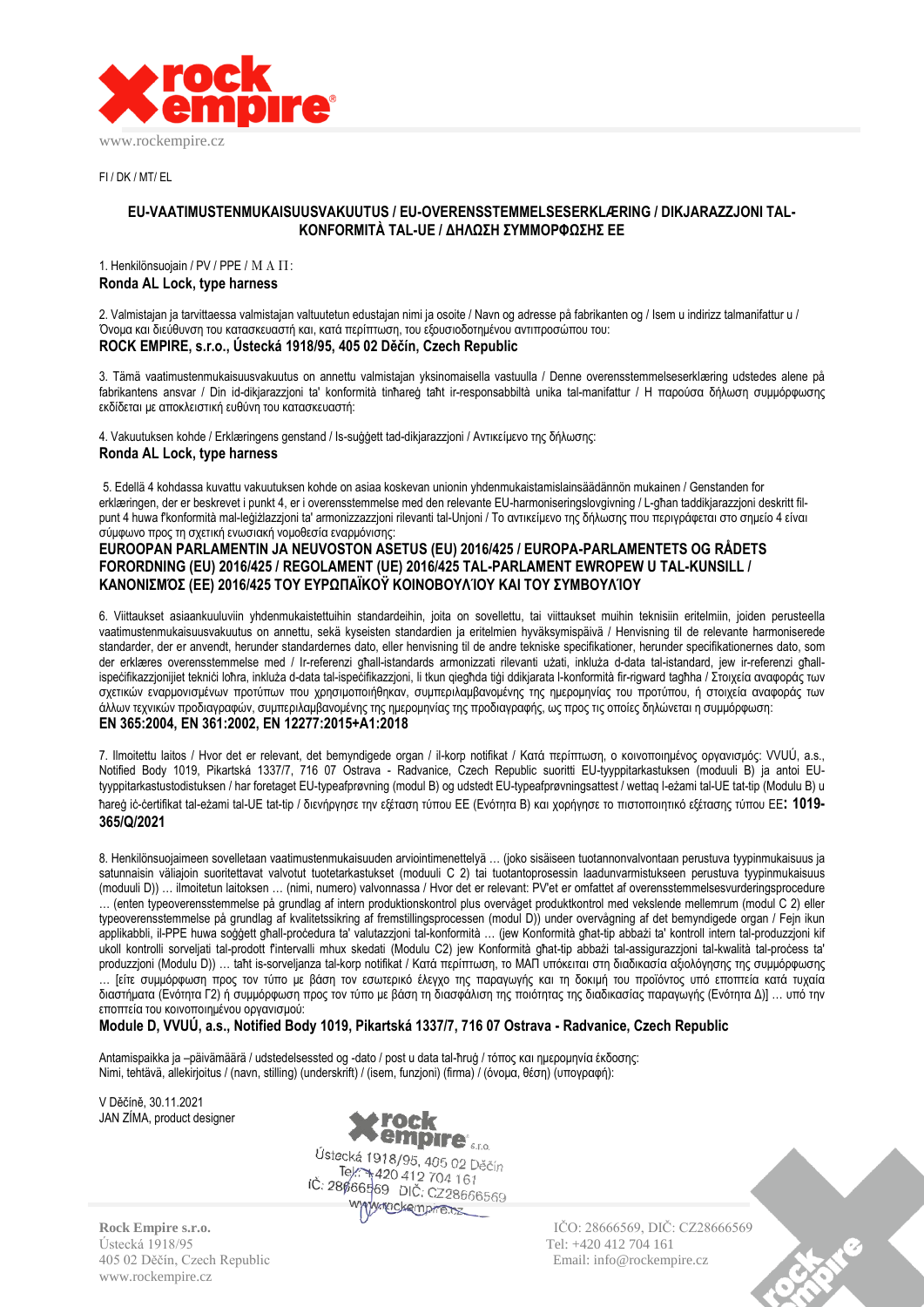

 $iSK / SI / PI / HR$ 

# **EÚ VYHLÁSENIE O ZHODE / IZJAVA EU O SKLADNOSTI / DEKLARACJA ZGODNOŚCI UE / EU IZJAVA O SUKLADNOSTI**

1. OOP (číslo výrobku, typu, šarže, alebo série) / Osebna varovalna oprema (proizvod, tip, serija ali serijska številka) / ŚOI (numer produktu, typu, partii lub numer seryjny) / OZO (proizvod, tip, serija ili serijski broj):

### **Ronda AL Lock, type harness**

2. Meno a adresa výrobcu a prípadne jeho splnomocneného zástupcu / Ime in naslov proizvajalca in, kadar je ustrezno, njegovega pooblaščenega zastopnika / Imię i nazwisko lub nazwa i adres producenta oraz, w stosownych przypadkach, jego upoważnionego przedstawiciela / Ime i adresa proizvođača i, prema potrebi, njegova ovlaštenog zastupnika:

# **ROCK EMPIRE, s.r.o., Ústecká 1918/95, 405 02 Děčín, Czech Republic**

3. Toto vyhlásenie o zhode sa vydáva na výhradnú zodpovednosť výrobcu / Za izdajo te izjave o skladnosti je odgovoren izključno proizvajalec / Niniejszą deklarację zgodności wydaje się na wyłączną odpowiedzialność producenta / Ova se izjava o sukladnosti izdaje na isključivu odgovornost proizvođača:

4. Predmet vyhlásenia / Predmet izjave / Przedmiot deklaracji / Predmet izjave: **Ronda AL Lock, type harness**

5. Predmet vyhlásenia uvedený v bode 4 je v zhode s príslušnými harmonizačnými právnymi predpismi Únie / Predmet izjave iz točke 4 je v skladu z ustrezno harmonizacijsko zakonodajo Unije / Opisany w pkt 4 przedmiot niniejszej deklaracji jest zgodny z odpowiednimi wymaganiami unijnego prawodawstwa harmonizacyjnego / Predmet izjave opisan u točki 4. u skladu je s odgovarajućim zakonodavstvom Unije o usklađivanju: **NARIADENIE EURÓPSKEHO PARLAMENTU A RADY (EÚ) 2016/425 / UREDBA (EU) 2016/425 EVROPSKEGA PARLAMENTA IN SVETA / ROZPORZĄDZENIE PARLAMENTU EUROPEJSKIEGO I RADY (UE) 2016/425 / UREDBA (EU) 2016/425 EUROPSKOG PARLAMENTA I VIJEĆA**

6. Odkazy na príslušné použité harmonizované normy vrátane dátumu normy alebo odkazy na iné technické špecifikácie vrátane dátumu špecifikácie, v súvislosti s ktorými sa zhoda vyhlasuje / Sklicevanja na uporabljene relevantne harmonizirane standarde, vključno z datumom standarda, ali sklicevanja na druge tehnične specifikacije, vključno z datumom specifikacije, glede na katere je izdana izjava o skladnosti / Odniesienia do właściwych norm zharmonizowanych, które zastosowano, wraz z datą normy, lub do innych specyfikacji technicznych, wraz z datą specyfikacji, w odniesieniu do których deklarowana jest zgodność / Upućivanja na odgovarajuće primijenjene usklađene norme, uključujući datum norme, ili upućivanja na druge tehničke specifikacije, uključujući datum specifikacije, u odnosu na koje se izjavljuje sukladnost:

# **EN 365:2004, EN 361:2002, EN 12277:2015+A1:2018**

7. Notifikovaná osoba / priglašeni organ / jednostka notyfikowana / prijavljeno tijelo: VVUÚ, a.s., Notified Body 1019, Pikartská 1337/7, 716 07 Ostrava - Radvanice, Czech Republic vykonala EÚ skúšku typu (modul B) a vydala certifikát EÚ skúšky typu / je izvedel EU-pregled tipa (modul B) ter izdal certifikat o EU-pregledu tipa / przeprowadziła badanie typu UE (moduł B) i wydała certyfikat badania typu UE / obavilo je EU ispitivanje tipa (modul B) i izdalo potvrdu o EU ispitivanju tipa: **1019-365/Q/2021**

8. OOP je predmetom postupu posudzovania zhody … [buď zhoda s typom založená na vnútornej kontrole výroby a skúškach výrobku pod dohľadom v ľubovoľných intervaloch (modul C2) alebo zhoda s typom založená na zabezpečení kvality výrobného procesu (modul D)] … pod dohľadom notifikovanej osoby / za osebno varovalno opremo velja postopek ugotavljanja skladnosti … (bodisi skladnost s tipom na podlagi notranjega nadzora proizvodnje in nadzorovanih preskusov proizvodov v naključno izbranih časovnih presledkih (modul C2) ali skladnost s tipom na podlagi zagotavljanja kakovosti proizvodnega procesa (modul D)) … pod nadzorom priglašenega organa / ŚOI podlegają procedurze oceny zgodności … (albo zgodności z typem w oparciu o wewnętrzną kontrolę produkcji oraz nadzorowane kontrole produktu w losowych odstępach czasu (moduł C 2), albo zgodności z typem w oparciu o zapewnienie jakości procesu produkcji (moduł D)) … pod nadzorem jednostki notyfikującej / OZO podliježe postupku ocjenjivanja sukladnosti … (ili sukladnost tipa na temelju unutarnje kontrole proizvodnje i nadziranih provjera proizvoda u nasumično odabranim vremenskim razmacima (modul C2) ili sukladnost tipa na temelju osiguranja kvalitete postupka proizvodnje (modul D)) … pod nadzorom prijavljenog tijela: **Module D, VVUÚ, a.s., Notified Body 1019, Pikartská 1337/7, 716 07 Ostrava - Radvanice, Czech Republic**

Miesto a dátum vydania / kraj in datum izdaje / miejsce i data wydania / mjesto i datum izdavanja / (ime, funkcija) (potpis): (meno, funkcia) (podpis) / (ime, funkcija) (podpis) / (imię i nazwisko, stanowisko) (podpis): Pavlína Hanušová, QM

V Děčíně, 30.11.2021 JAN ZÍMA, product designer



Ústecká 1918/95, 405 02 Děčín Scha 1916/95, 405 02 D<br>Tel: 1420 412 704 161<br>BREEBEO DIŠ IČ: 28666569 DIČ: CZ28666569 www.rockempire.ex

Ústecká 1918/95 Tel: +420 412 704 161 405 02 Děčín, Czech Republic Email: info@rockempire.cz www.rockempire.cz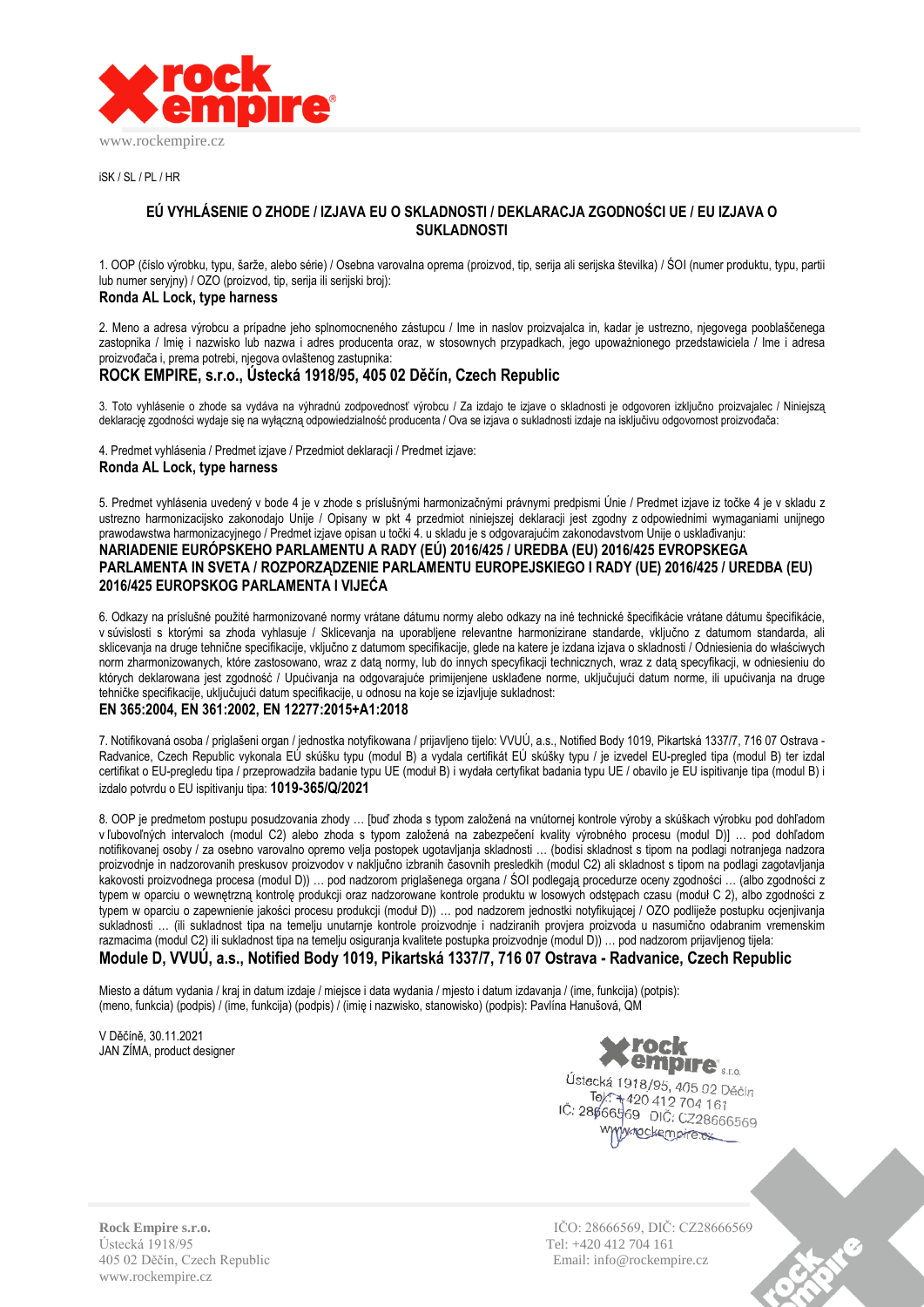

 $UV/IT/FT/RO/RG$ 

## **ES ATBILSTĪBAS DEKLARĀCIJA / ES ATITIKTIES DEKLARACIJA / ELi VASTAVUSDEKLARATSIOON / ЕС ДЕКЛАРАЦИЯ ЗА СЪОТВЕТСТВИЕ**

1. IAL (ražojuma, tipa, partijas vai sērijas numurs) / AAP (gaminio, tipo, partijos, ar serijos numeris) / Isikukaitsevahend (toote-, tüübi-, partiivõi seerianumber) / ЛПС (продуктов, типов, партиден, или сериен номер):

## **Ronda AL Lock, type harness**

2. Ražotāja un attiecīgā gadījumā viņa pilnvarotā pārstāvja vārds vai nosaukums un adrese / Gamintojo ir, kai taikytina, jo įgaliotojo atstovo pavadinimas (vardas, pavardė) ir adresas / Tootja ja vajaduse korral tema volitatud esindaja nimi ja aadress / Име и адрес на производителя и, когато е приложимо, на неговия упълномощен представител:

# **ROCK EMPIRE, s.r.o., Ústecká 1918/95, 405 02 Děčín, Czech Republic**

3. Šī atbilstības deklarācija ir izdota vienīgi uz ražotāja atbildību / Ši atitikties deklaracija išduodama tik gamintojo atsakomybe / Käesolev vastavusdeklaratsioon on välja antud tootja ainuvastutusel / Настоящата декларация за съответствие е издадена на отговорността на производителя

4. Deklarācijas priekšmets / Deklaracijos objektas / Deklareeritav toodeb / Предмет на декларацията:

#### **Ronda AL Lock, type harness**

5. Iepriekš 4. punktā aprakstītais deklarācijas priekšmets atbilst attiecīgajiem Savienības saskaņošanas tiesību aktiem / 4 punkte apibūdintas deklaracijos objektas atitinka atitinkamus derinamuosius Sąjungos teisės aktus / Punktis 4 nimetatud deklareeritav toode on kooskõlas asjaomaste liidu ühtlustamisõigusaktidega / Предметът на декларацията, описан в точка 4, отговаря на съответното законодателство на Съюза за хармонизация:

# **EIROPAS PARLAMENTA UN PADOMES REGULA (ES) 2016/425 / EUROPOS PARLAMENTO IR TARYBOS REGLAMENTAS (ES) 2016/425 / EUROOPA PARLAMENDI JA NÕUKOGU MÄÄRUS (EL) 2016/425 / РЕГЛАМЕНТ (ЕС) 2016/425 НА ЕВРОПЕЙСКИЯ ПАРЛАМЕНТ И НА СЪВЕТА**

6. Atsauces uz izmantotajiem attiecīgajiem saskaņotajiem standartiem, norādot standarta datumu, vai atsauces uz citām tehniskajām specifikācijām, norādot specifikācijas datumu, saistībā ar kurām ir deklarēta atbilstība / Nuorodos į atitinkamus taikytus darniuosius standartus (įskaitant standarto datą) arba į kitas technines specifikacijas (įskaitant specifikacijos datą), pagal kurias buvo deklaruota atitiktis / Viited asjakohastele kasutatud harmoneeritud standarditele (sh standardite kinnitamise kuupäev) või viited teistele tehnilistele kirjeldustele (sh kirjelduse kinnitamise kuupäev), millele vastavust deklareeritakse / Позоваване на съответните използвани хармонизирани стандарти, включително датата на стандарта, или позоваване на другите технически спецификации, включително датата на спецификацията, по отношение на които се декларира съответствие:

# **EN 365:2004, EN 361:2002, EN 12277:2015+A1:2018**

7. Paziņotā struktura / notifikuotoji įstaiga / siis teavitatud asutus / нотифицираният орган: VVUÚ, a.s., Notified Body 1019, Pikartská 1337/7, 716 07 Ostrava - Radvanice, Czech Republic veica ES tipa pārbaudi (B modulis) un izdeva ES tipa pārbaudes sertifikātu / atliko ES tipo tyrimą (B modulis) ir išdavė ES tipo tyrimo sertifikatą / iis läbi ELi tüübihindamise (moodul B) ja väljastas ELi tüübihindamissertifikaadi / извърши ЕС изследване на типа (модул B) и издаде сертификат за ЕС изследване на типа: **1019-365/Q/2021**

8. Uz IAL attiecas atbilstības novērtēšanas procedūra …. (vai nu Atbilstība tipam, pamatojoties uz iekšējo ražošanas kontroli un uzraudzītām ražojuma pārbaudēm pēc nejauši izvēlētiem intervāliem (C2 modulis), vai Atbilstība tipam, pamatojoties uz kvalitātes nodrošināšanu ražošanas procesā (D modulis)) …. Paziņotās struktūras …. (nosaukums, numurs) uzraudzībā / AAP taikoma atitikties vertinimo procedūra … (arba atitiktis tipui, pagrįsta gamybos vidaus kontrole ir prižiūrimu gaminių tikrinimu atsitiktiniais intervalais (C2 modulis), arba atitiktis tipui, pagrįsta gamybos proceso kokybės užtikrinimu (D modulis)) …, notifikuotajai įstaigai vykdant priežiūrą … (pavadinimas, numeris) / siis kohaldatakse isikukaitsevahendi suhtes vastavushindamismenetlust (kas tüübivastavus, mis põhineb tootmise sisekontrollil koos juhuslike ajavahemike tagant ja järelevalve all tehtud tootekontrollidega (moodul C2), või tüübivastavus, mis põhineb tootmiskvaliteedi tagamisel (moodul D)) … teavitatud asutuse … (nimi, number) järelevalve all / към ЛПС е приложена процедурата за оценяване на съответствието … (или съответствие с типа въз основа на вътрешен производствен контрол с надзор на проверката на продукта на случайни интервали (Модул C2) или съответствие с типа въз основа на осигуряване на качеството на производството (модул D) … под надзора на нотифицирания орган … (наименование, номер):

# **Module D, VVUÚ, a.s., Notified Body 1019, Pikartská 1337/7, 716 07 Ostrava - Radvanice, Czech Republic**

Izdošanas vieta un datums / išdavimo data ir vieta / väljaandmise koht ja kuupäev / място и дата на издаване: Vārds un uzvārds, amats, paraksts / (vardas, pavardė, pareigos) (parašas) / (nimi, ametinimetus) (allkiri) / (име, длъжност) (подпис):

V Děčíně, 30.11.2021 JAN ZÍMA, product designer



Ústecká 1918/95, 405 02 Děčín Tel: +316/95, 405 02 D.<br>Tel: +420 412 704 161 IČ: 28666569 DIČ: CZ28666569 www.rockempire.ex

**Rock Empire s.r.o.** IČO: 28666569, DIČ: CZ28666569 405 02 Děčín, Czech Republic Email: info@rockempire.cz

Ústecká 1918/95 Tel: +420 412 704 161 www.rockempire.cz